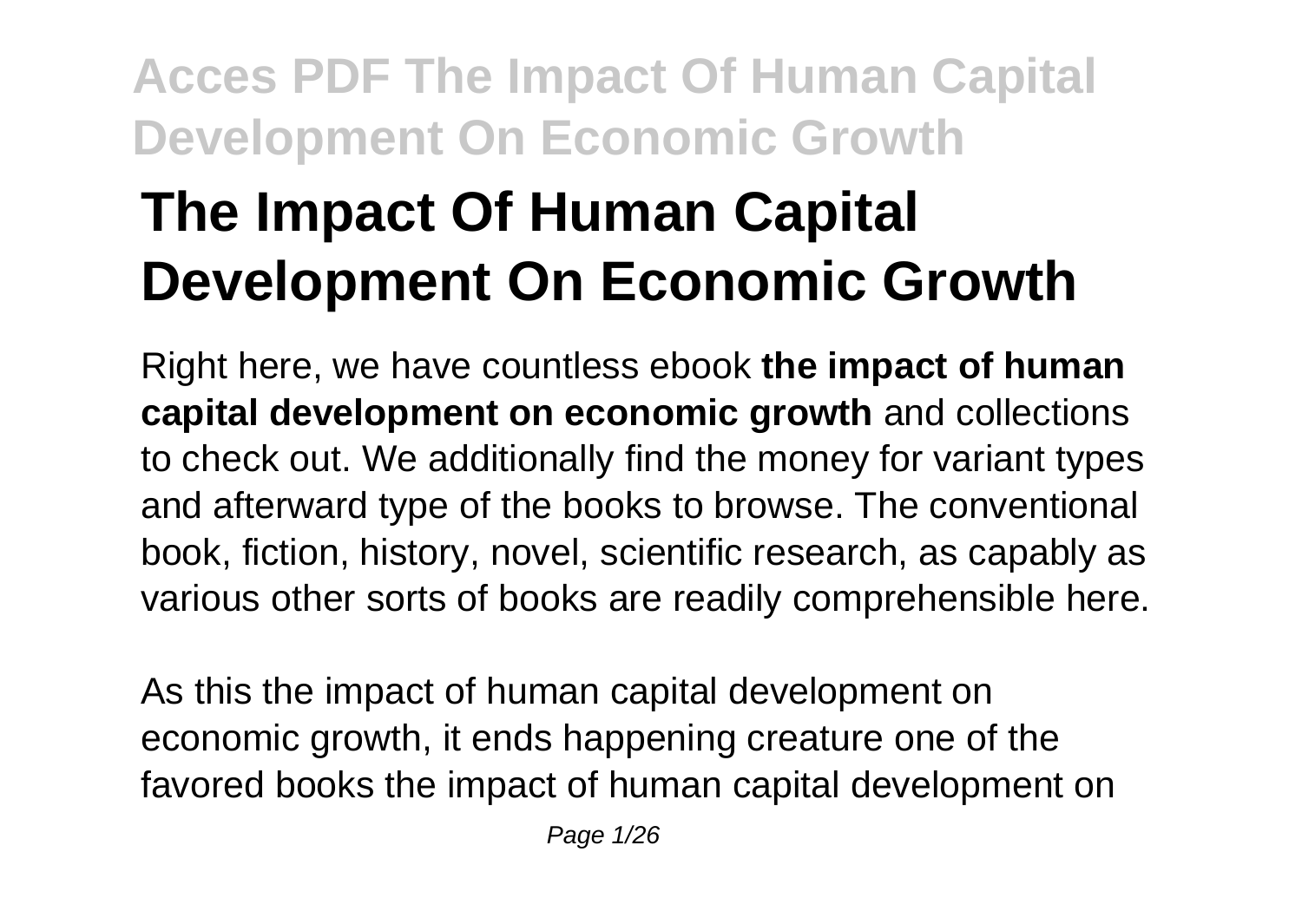economic growth collections that we have. This is why you remain in the best website to look the amazing book to have.

Human Capital Theory

Alison McDowell - Education in a Digital World, Human Capital Futures, Racial Capitalism

Thomas Sowell | Human Capital**The Impact of Human Capital Part 1** The death of human capital? Dave Bookbinder: On Human Capital and Business Value The longterm impact of COVID-19 recession on human capital dynamics The human capital model and the role of education policies The Power of Our Own Human Capital: Shivani Gogna at TEDxUSF Human Capital Bond Markets - Baltimore Edition (FULL HD) Human Capital Gaps *Activate Human*<br>Page 2/26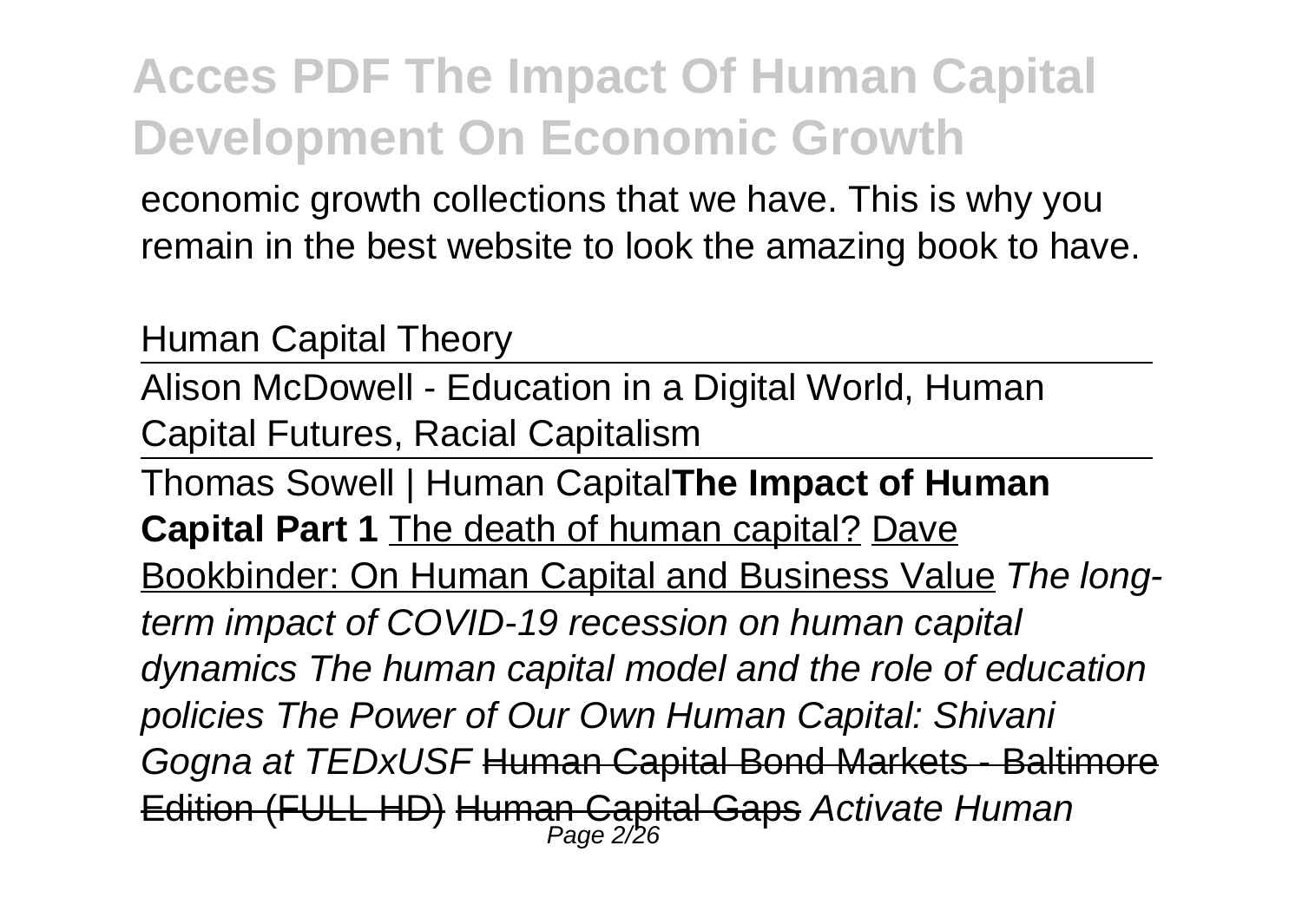Capital - More Than a Book Dr. Sowell on Millennials \u0026 Socialism After watching this, your brain will not be the same I Lara Boyd | TEDxVancouver

Economic impact of COVID-19**12 HR Trends for 2020 Thomas Sowell - The Reality Of Multiculturalism** What is Human Capital Management? Covid vaccine stock market rally - what next? Functions Of Human Capital Management (Why Managing Human Capital is Vital) Price Theory Summer Camp, Day 1: Lecture by Kevin Murphy Friedman Forum: Gender and Human Capital Investments in Developing Countries What is human capital? | Human capital and growth UnCommon Core: Human Capital Investment Inequality and Growth with Kevin Murphy New Methods for Evaluating the Impact of Human Capital  $_{Page 326}^{Page 326}$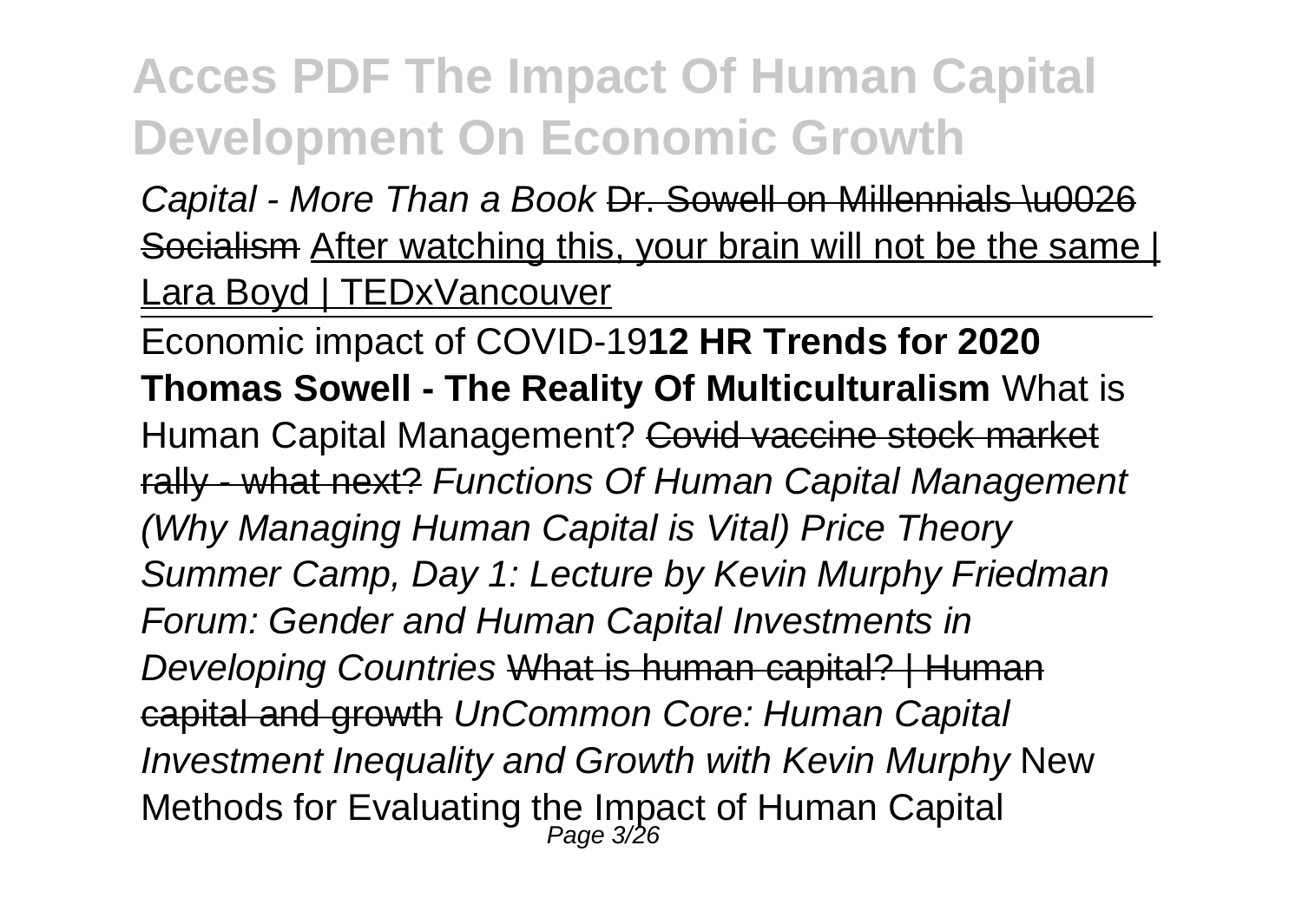UnCommon Core | Human Capital Investment, Inequality, and Growth with economist Kevin Murphy What is HUMAN CAPITAL? What does HUMAN CAPITAL mean? HUMAN CAPITAL meaning, definition \u0026 explanation OneTAKE Live: The Transformative Power of the Human Element Tying Together Human Capital Analytics and Workforce Planning To Impact Organizational Strategy **The Impact Of Human Capital**

Human Capital and Economic Mobility . Investment in human capital benefits individual workers as well as the economy in which they participate, creating greater earning potential and an increased ability to build wealth. This is particularly true of education.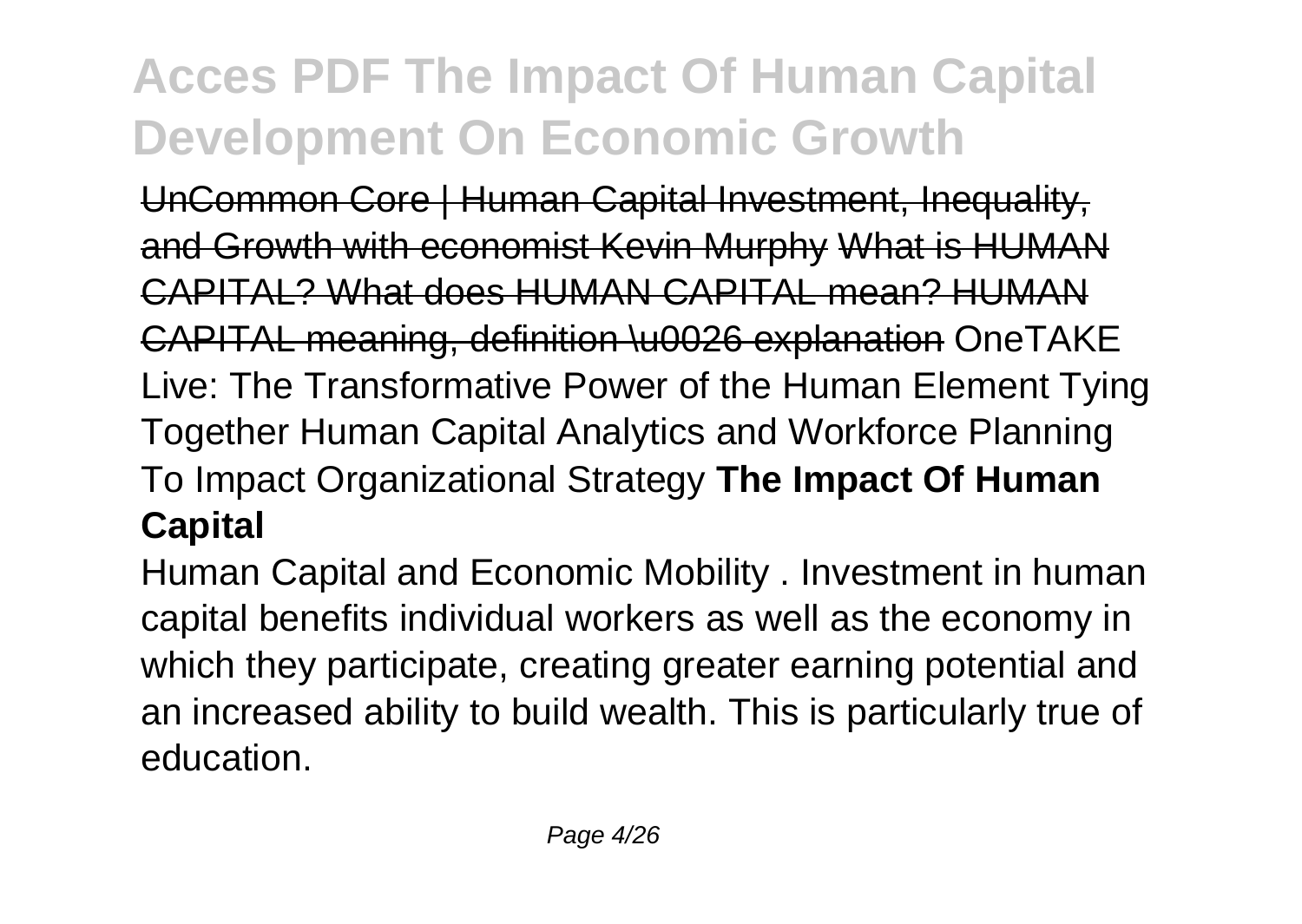### **Human Capital: Definition, Examples, Impact**

Gary Becker "Human Capital" (1964) In his view, human capital, is determined by education, training, medical treatment, and is effectively a means of production. Increased human capital explains the differential of income for graduates. Human capital is also important for influencing rates of economic growth.

### **Human Capital definition and importance - Economics Help**

Human capital is supposed to be an important factor for innovation and economic development. However, the longrun impact of human capital on current innovation and economic development is still a black box, in particular at the Page 5/26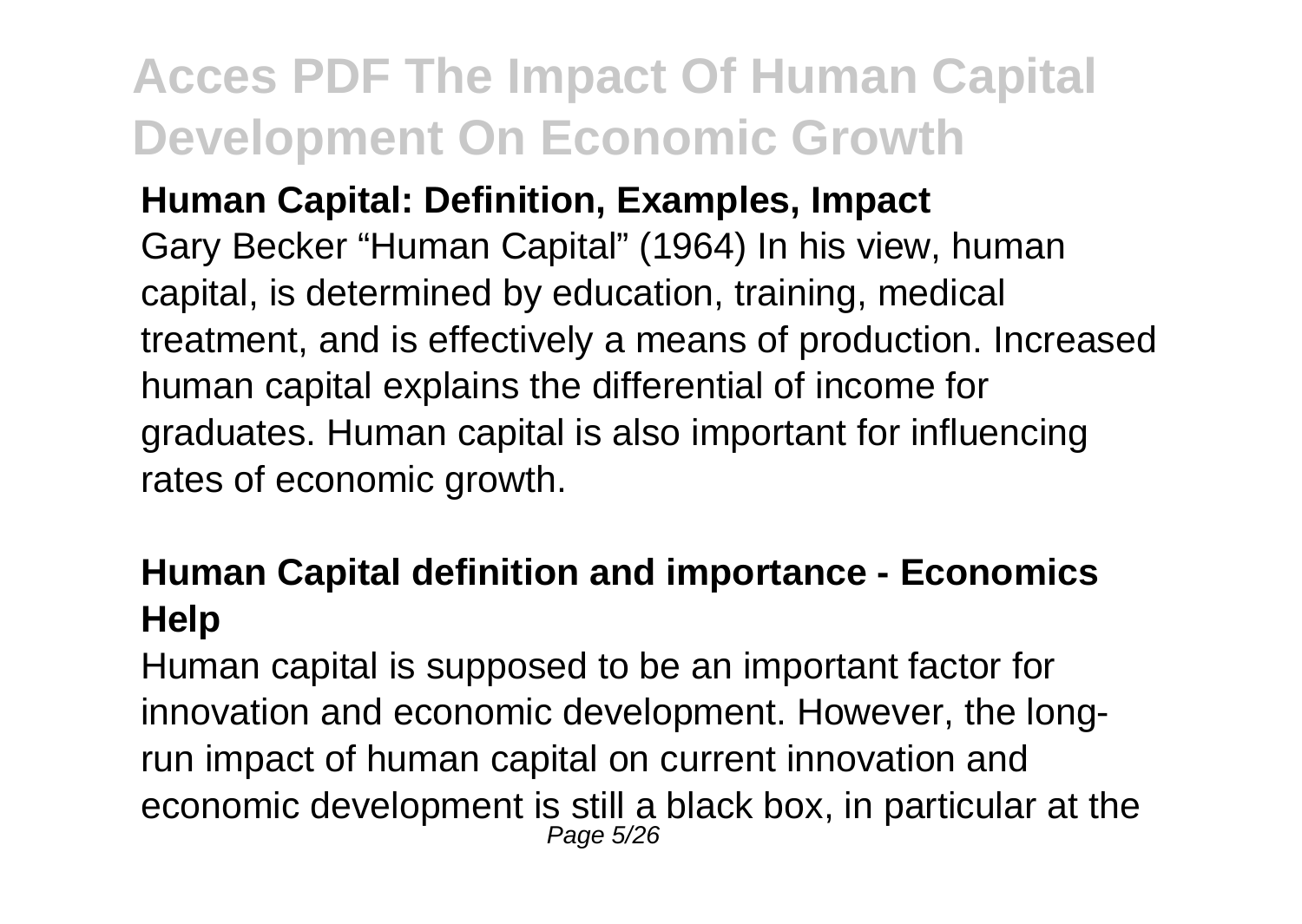regional level. Therefore, this paper makes the link between the past and the present.

**Full article: The long-run impact of human capital on ...** As the COVID-19 outbreak becomes a global epidemic, the world is starting to grapple with the potential impact on human capital – the key factor that drives productivity, wealth creation, and welfare improvements. If the virus continues to spread across countries, human loss and social and economic impact could be significant.

#### **How the coronavirus outbreak is affecting human capital**

**...**

the-impact-of-human-capital-development-on-economic-Page 6/26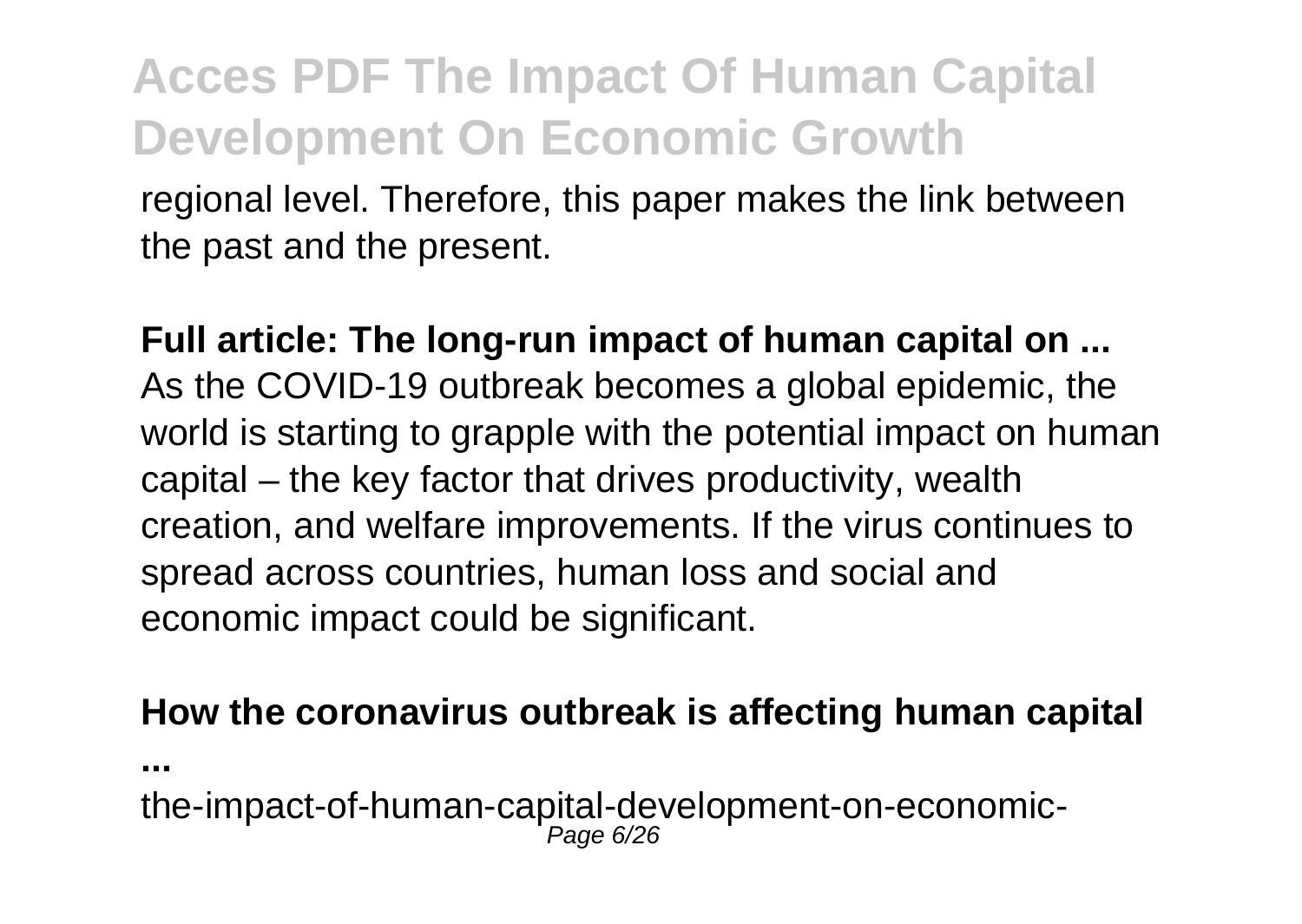growth 1/5 Downloaded from hsm1.signority.com on December 19, 2020 by guest Download The Impact Of Human Capital Development On Economic Growth Right here, we have countless ebook the impact of human capital development on economic growth and collections to check out.

### **The Impact Of Human Capital Development On Economic Growth ...**

Human capital is the measure of the economic value that an employee provides, through their knowledge, skills, and abilities. On average, total human capital costs are almost 70 percent of a company's operating expenses. Despite how much employees cost, many companies do not properly Page 7/26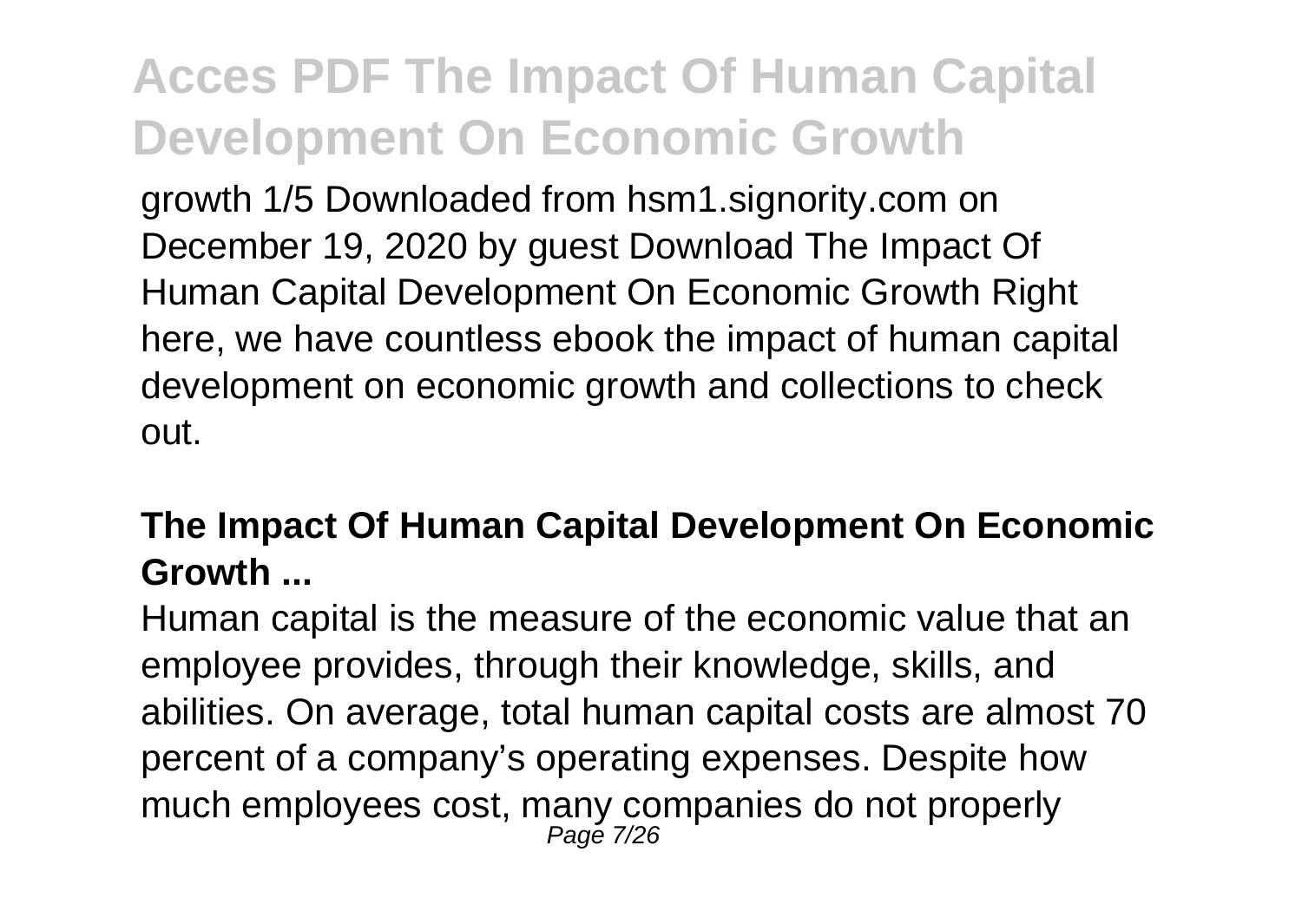invest in an employee development plan, in their human capital.

### **8 Benefits of Investing in Your Human Capital Development ...**

Bundell and others (1999) analyzing the impact of human capital on economic growth believe that the growth rate of output depends on the rate of accumulation of human capital and innovation, whose source is the stock of human capital, education level influence labor productivity.

### **The Impact of Human Capital on Economic Growth - ScienceDirect**

human capital. noun. the collective skills, knowledge, or other Page 8/26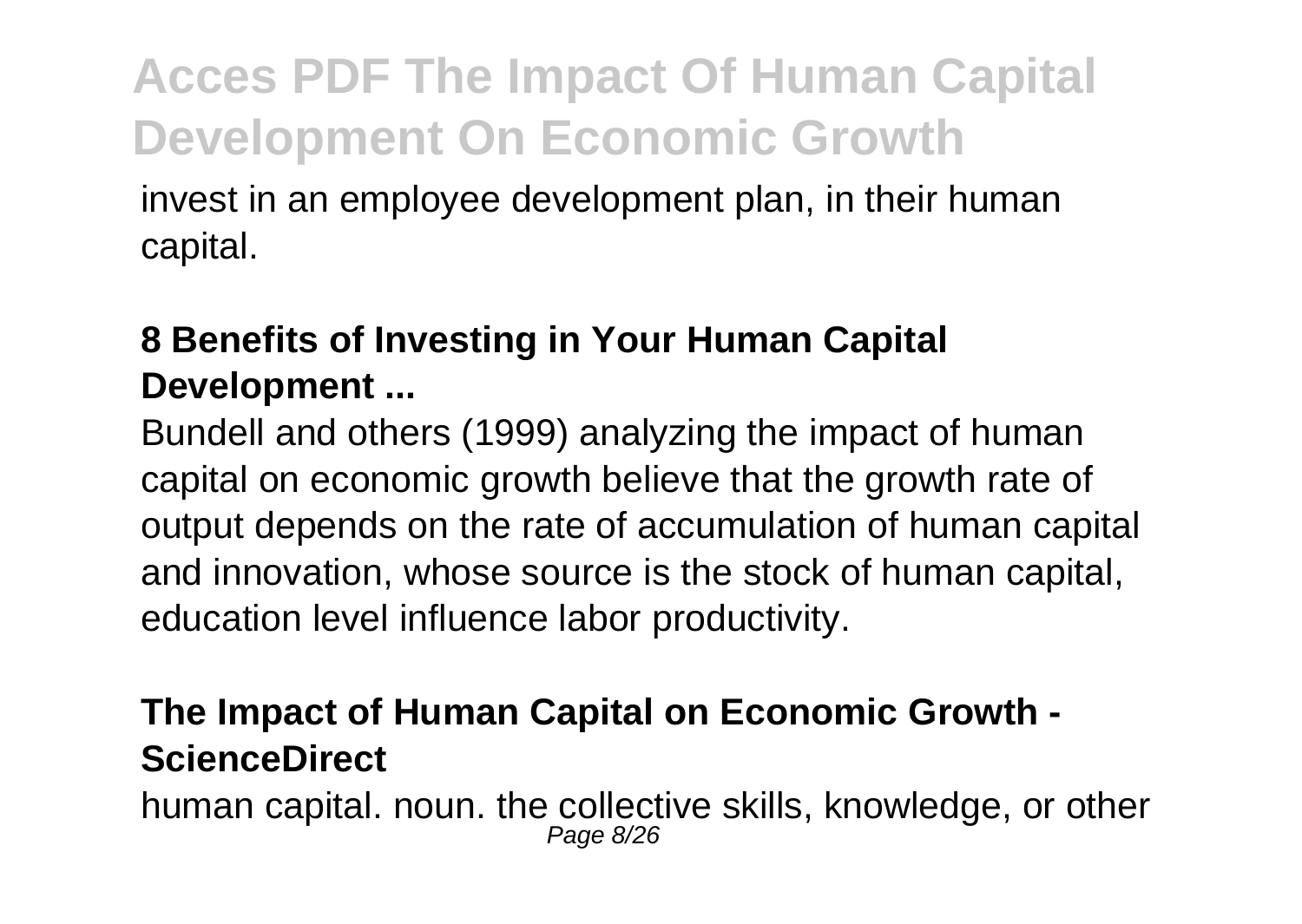intangible assets of individuals that can be used to create economic value for the individuals, their employers, or their community.Education and organizational development are investments in human capital that pay off in terms of higher productivity. When to Call an Advisor

#### **Impact Human Capital, LLC - Home**

The value of people to an economy is defined as human capital which has a positive impact on individual's lifetime incomes, economic growth, and fostering economic development and poverty reduction (Anyanwu, & Erhijakpor, 2009).

#### **Human Capital Development in Developing Countries ...** Page 9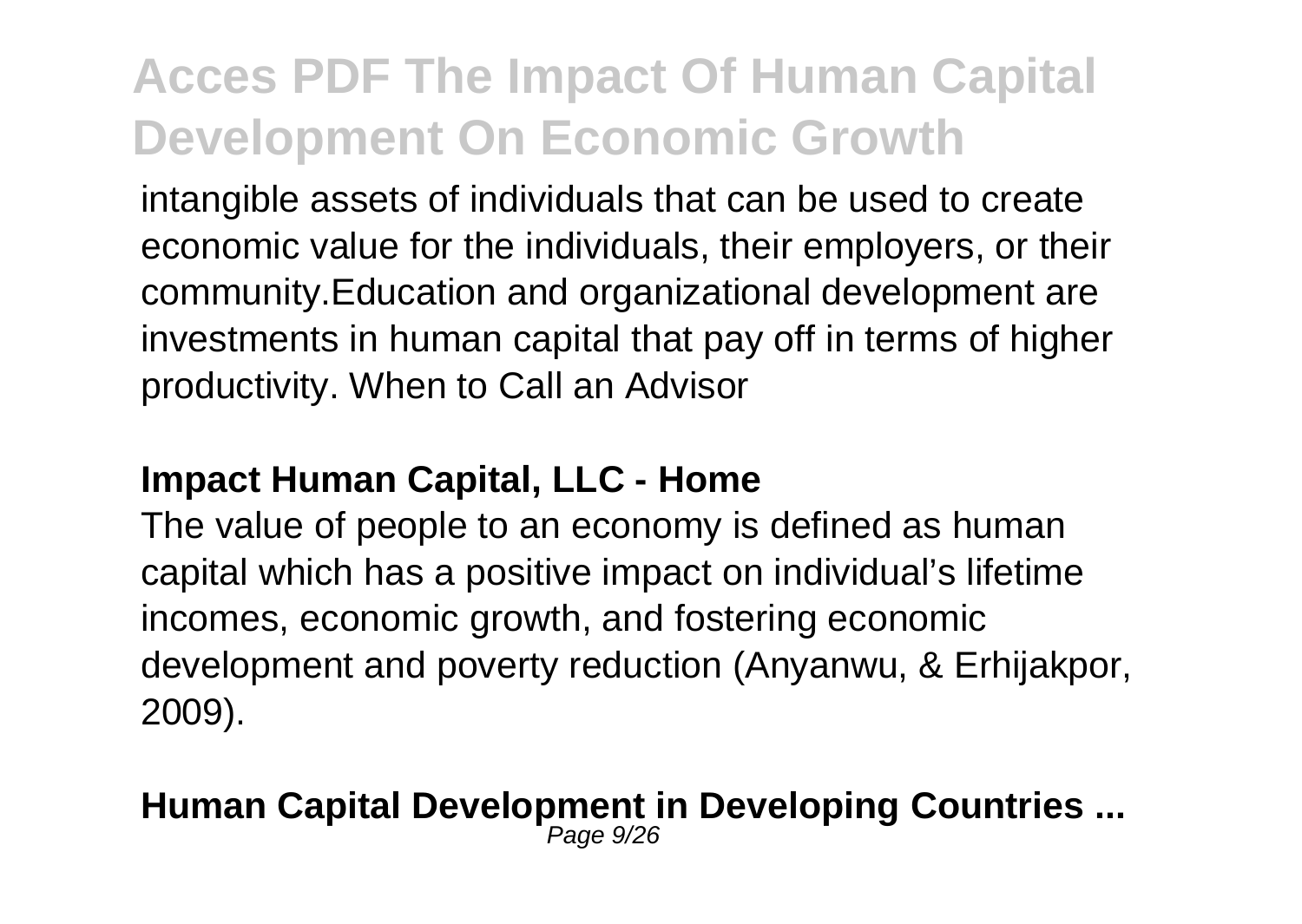Human capital flight refers to the emigration or immigration of individuals who have received advanced training at home. The net benefits of human capital flight for the receiving country are sometimes referred to as a "brain gain" whereas the net costs for the sending country are sometimes referred to as a "brain drain".In occupations that experience a surplus of graduates, immigration of ...

#### **Human capital flight - Wikipedia**

Human capital is the stock of skills that the labor force possesses. The flow of these skills is forthcoming when the return to investment exceeds the cost (both direct and indirect). Returns to these skills are private in the sense that an individual's productive capacity increases with more of Page 10/26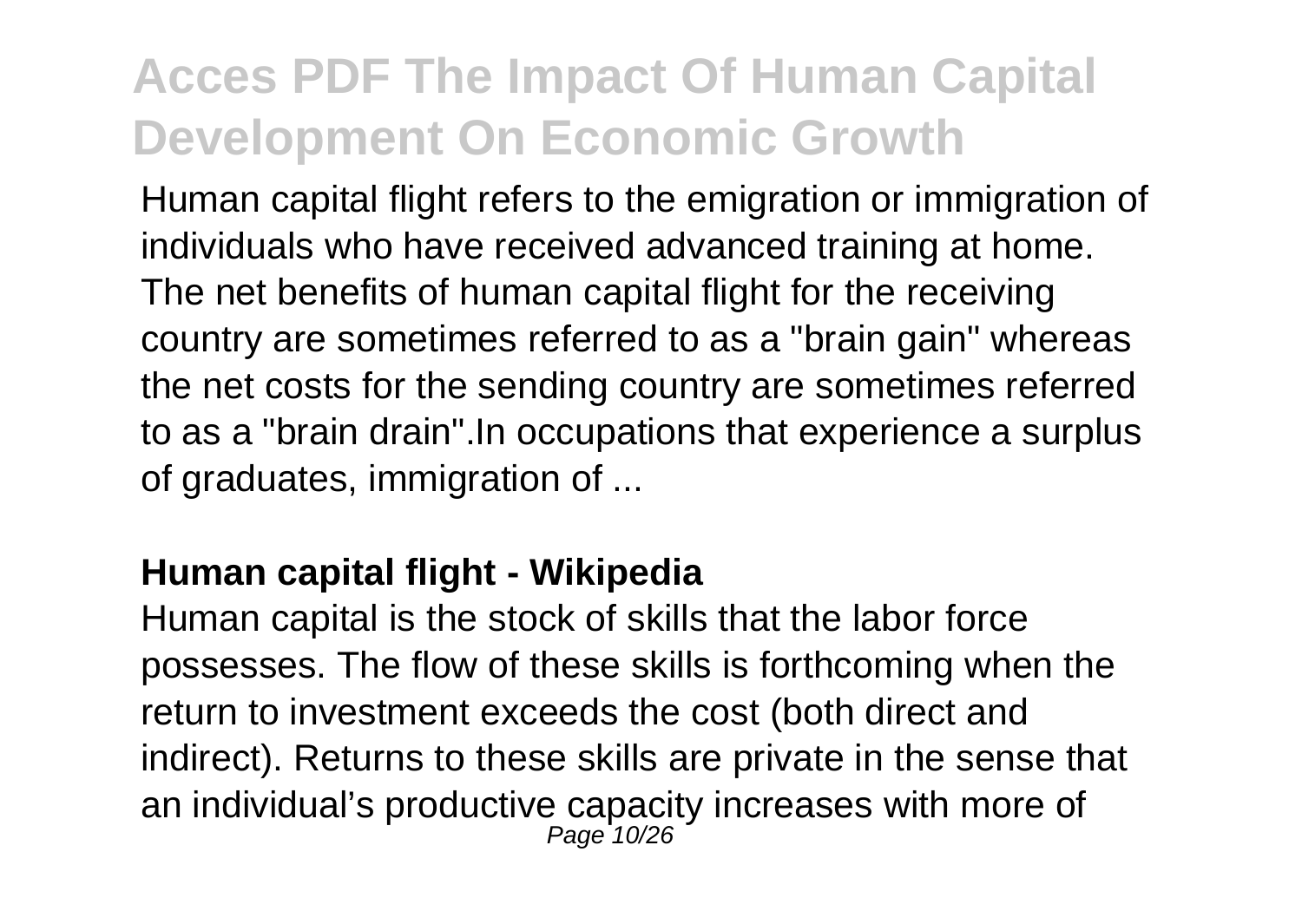### **Human Capital - Harvard University**

To thrive in an environment that can shift from moment to moment, organizations must become distinctly human at the core. Embedding human principles into the nature of work--principles such as purpose and meaning, growth and passion, and collaboration and relationships--enables the social enterprise to continually reinvent itself on the back of perpetual disruption.

#### **2021 Global Human Capital Trends | Deloitte Insights**

Human resources departments play a complex and dynamic role in businesses, but their primary responsibility is what's<br> $_{Page 11/26}^{Page 11/26}$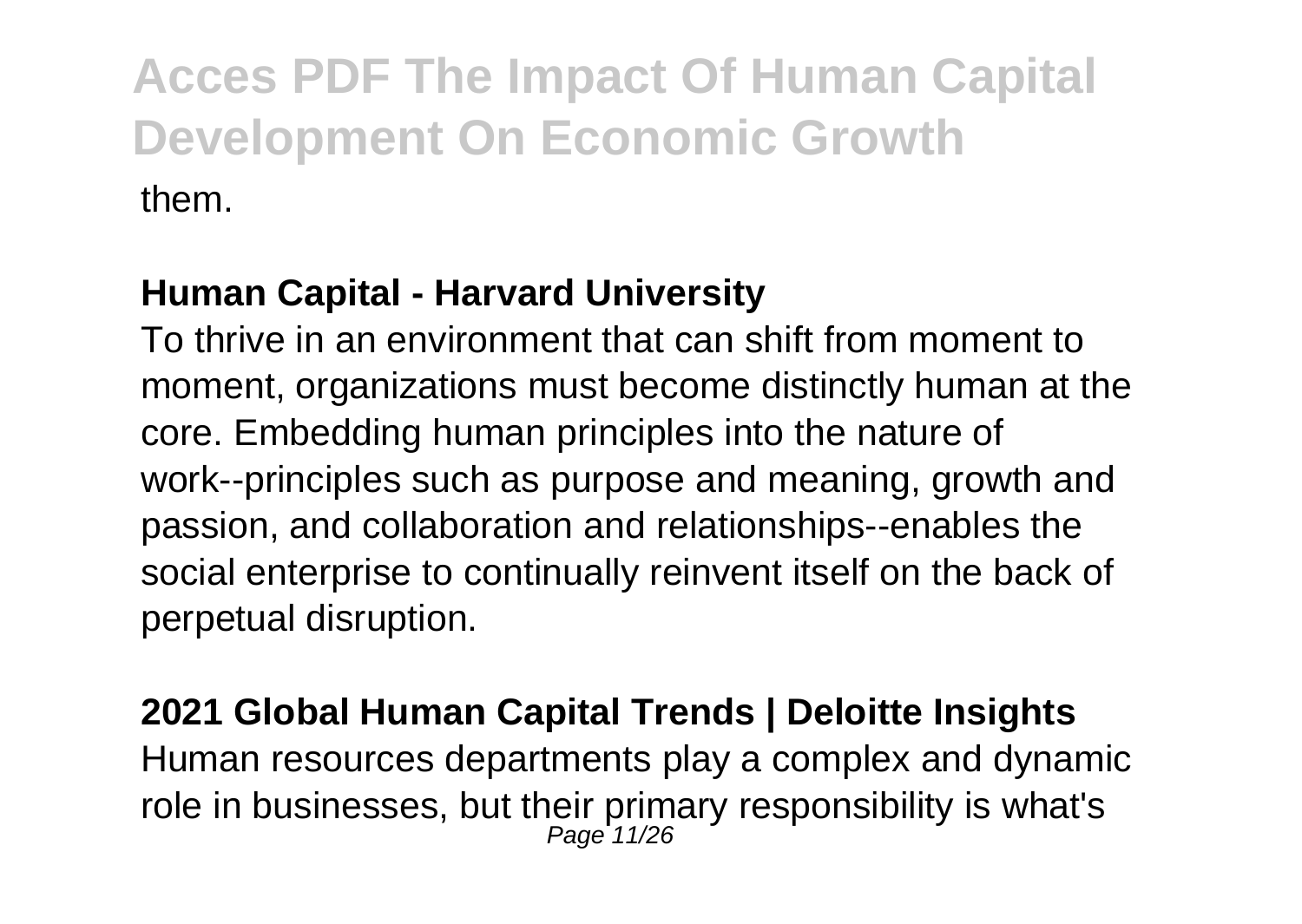known as "human capital management" (HCM). This can seem like a vague concept....

#### **How to Improve Human Capital Management ...**

Like anything else, human capital is not immune to depreciation. This is often measured in wages or the ability to stay in the workforce. The most common ways human capital can depreciate are...

### **Human Capital Definition - Investopedia**

While human capital can be difficult to measure, the impact of investments in human capital can be measured and analyzed with the same ratios used to measure and analyze the investment performance...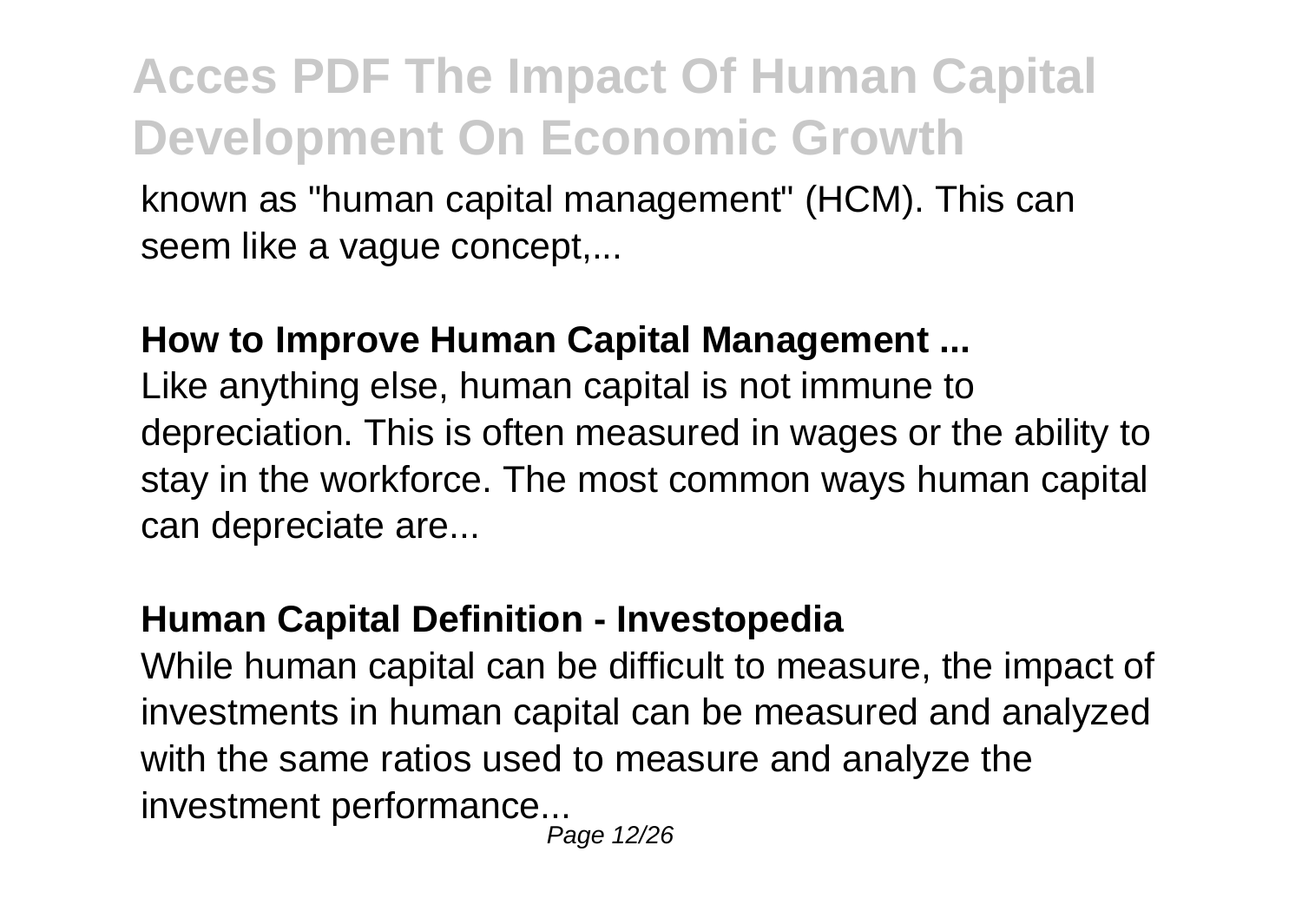### **Human Capital vs. Physical Capital: What's the Difference?**

Global Human Capital Management (HCM) Market 2019 report offers incisive information in a detailed manner related to key aspects of the market that are expected to have a computable impact on ...

### **Human Capital Management Market Witness the Growth of \$24.3**

What is human capital? In this video, 12 experts in development economics discuss the different dimensions of human capital.In this video series, 12 experts ...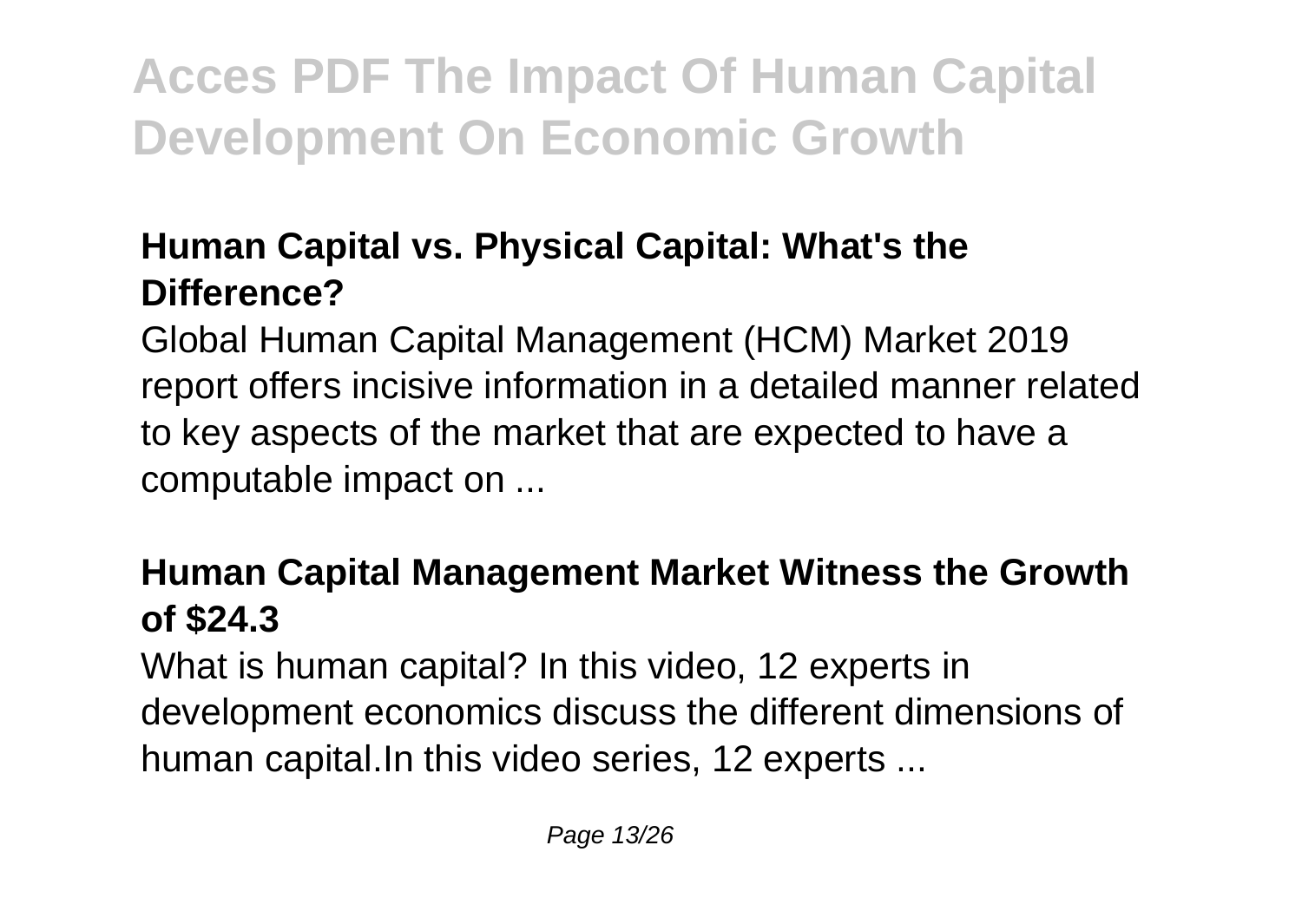### **What is human capital? | Human capital and growth - YouTube**

Human capital (HC), it can be argued, represents the foundational level of IC. HC not only plays a vital role in developing and creating new ideas and knowledge; it also facilitates social capital and the sharing of knowledge and ideas through internal relationships (Han et al 2014).

Work is constantly reshaped by technological progress. New ways of production are adopted, markets expand, and societies evolve. But some changes provoke more attention than others, in part due to the vast uncertainty involved in Page 14/26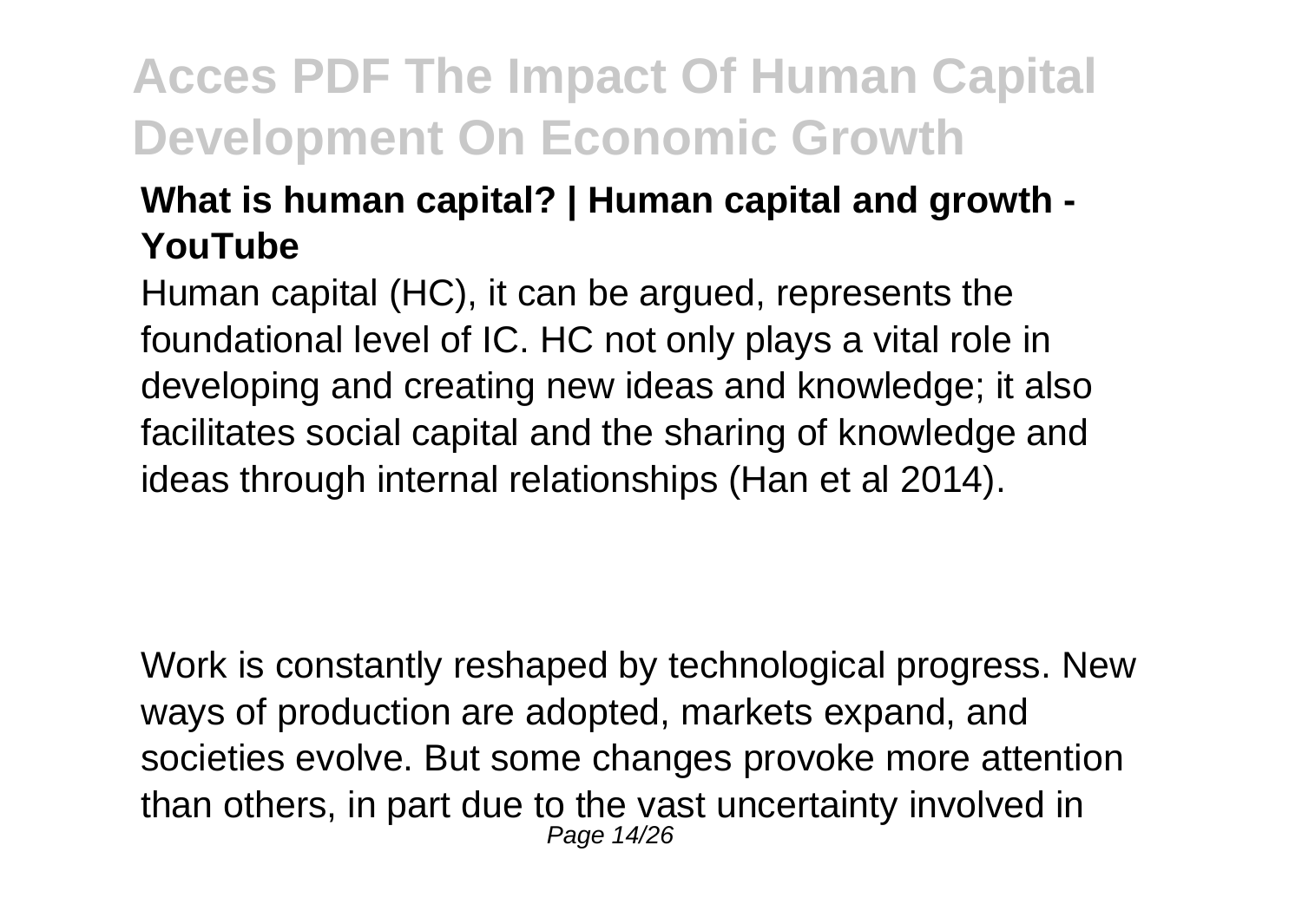making predictions about the future. The 2019 World Development Report will study how the nature of work is changing as a result of advances in technology today. Technological progress disrupts existing systems. A new social contract is needed to smooth the transition and guard against rising inequality. Significant investments in human capital throughout a person's lifecycle are vital to this effort. If workers are to stay competitive against machines they need to train or retool existing skills. A social protection system that includes a minimum basic level of protection for workers and citizens can complement new forms of employment. Improved private sector policies to encourage startup activity and competition can help countries compete in the digital age. Governments also need to ensure that firms pay their fair Page 15/26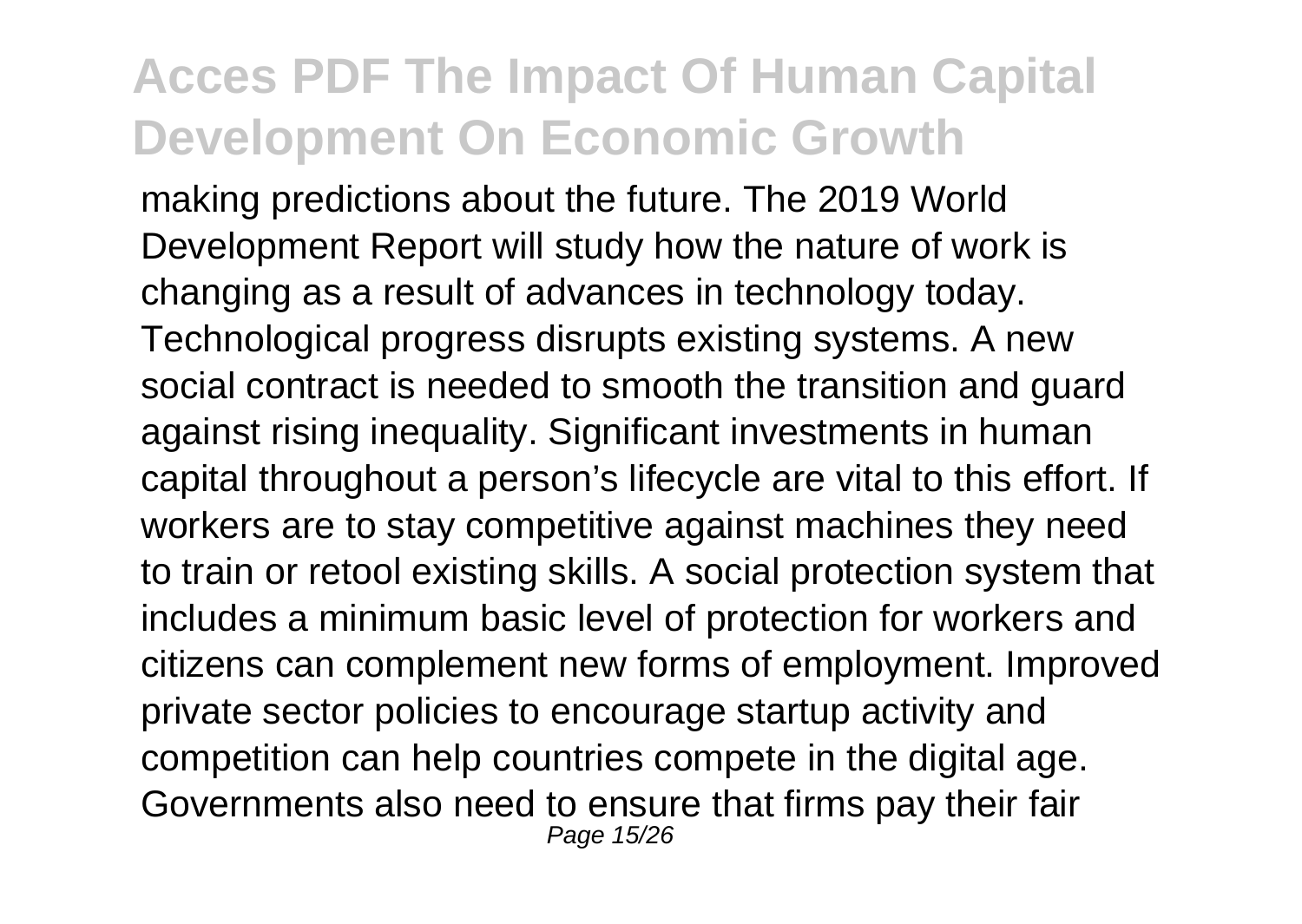share of taxes, in part to fund this new social contract. The 2019 World Development Report presents an analysis of these issues based upon the available evidence.

Human capital—the knowledge, skills, and health that people accumulate over their lives—is a central driver of sustainable growth, poverty reduction, and successful societies. More human capital is associated with higher earnings for people, higher income for countries, and stronger cohesion in societies. Much of the hard-won human capital gains in many economies over the past decade is at risk of being eroded by the COVID-19 (coronavirus) pandemic. Urgent action is Page 16/26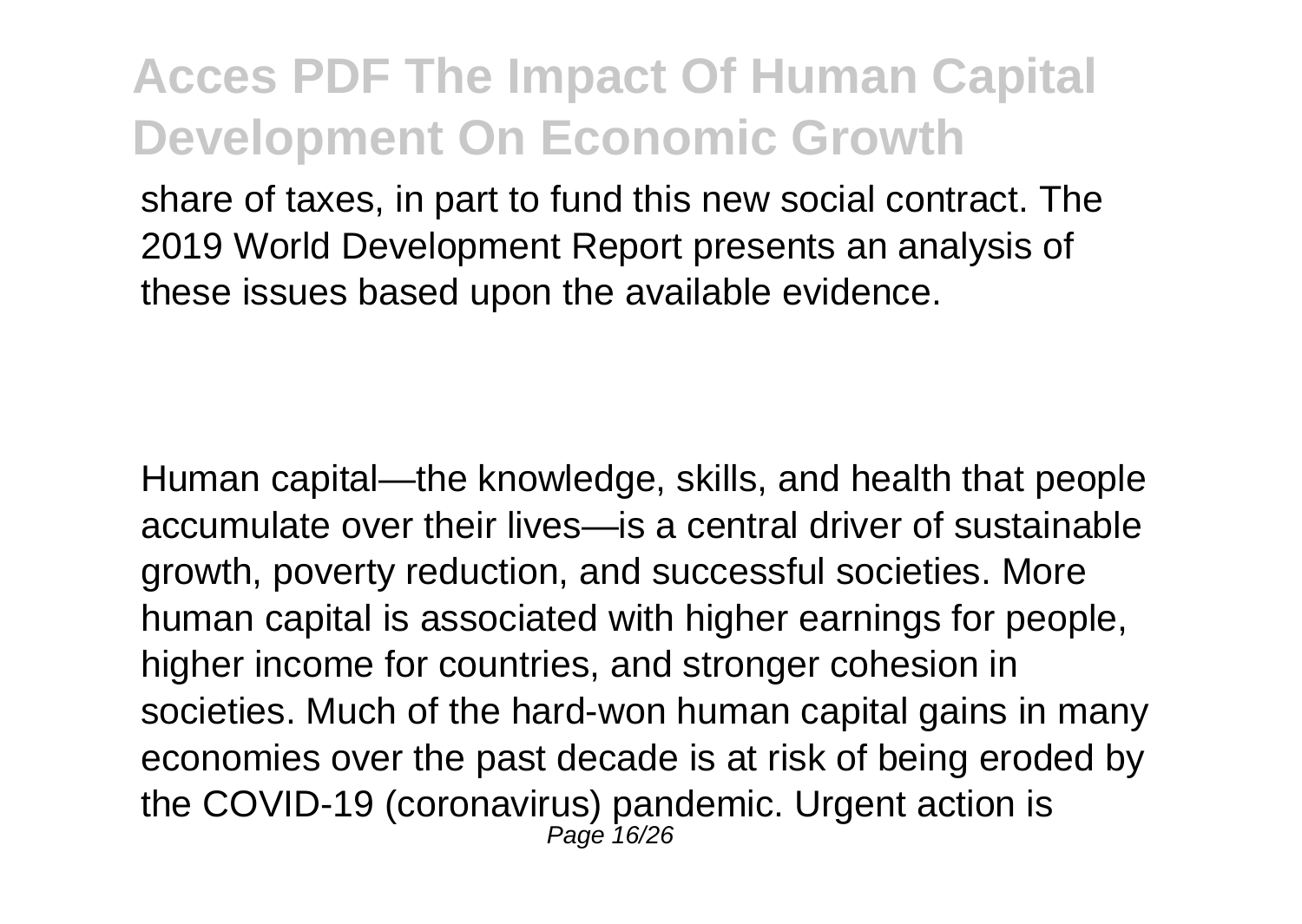needed to protect these advances, particularly among the poor and vulnerable. Designing the needed interventions, targeting them to achieve the highest effectiveness, and navigating difficult trade-offs make investing in better measurement of human capital now more important than ever. The Human Capital Index (HCI)—launched in 2018 as part of the Human Capital Project—is an international metric that benchmarks the key components of human capital across economies. The HCI is a global effort to accelerate progress toward a world where all children can achieve their full potential. Measuring the human capital that children born today can expect to attain by their 18th birthdays, the HCI highlights how current health and education outcomes shape the productivity of the next generation of workers and Page 17/26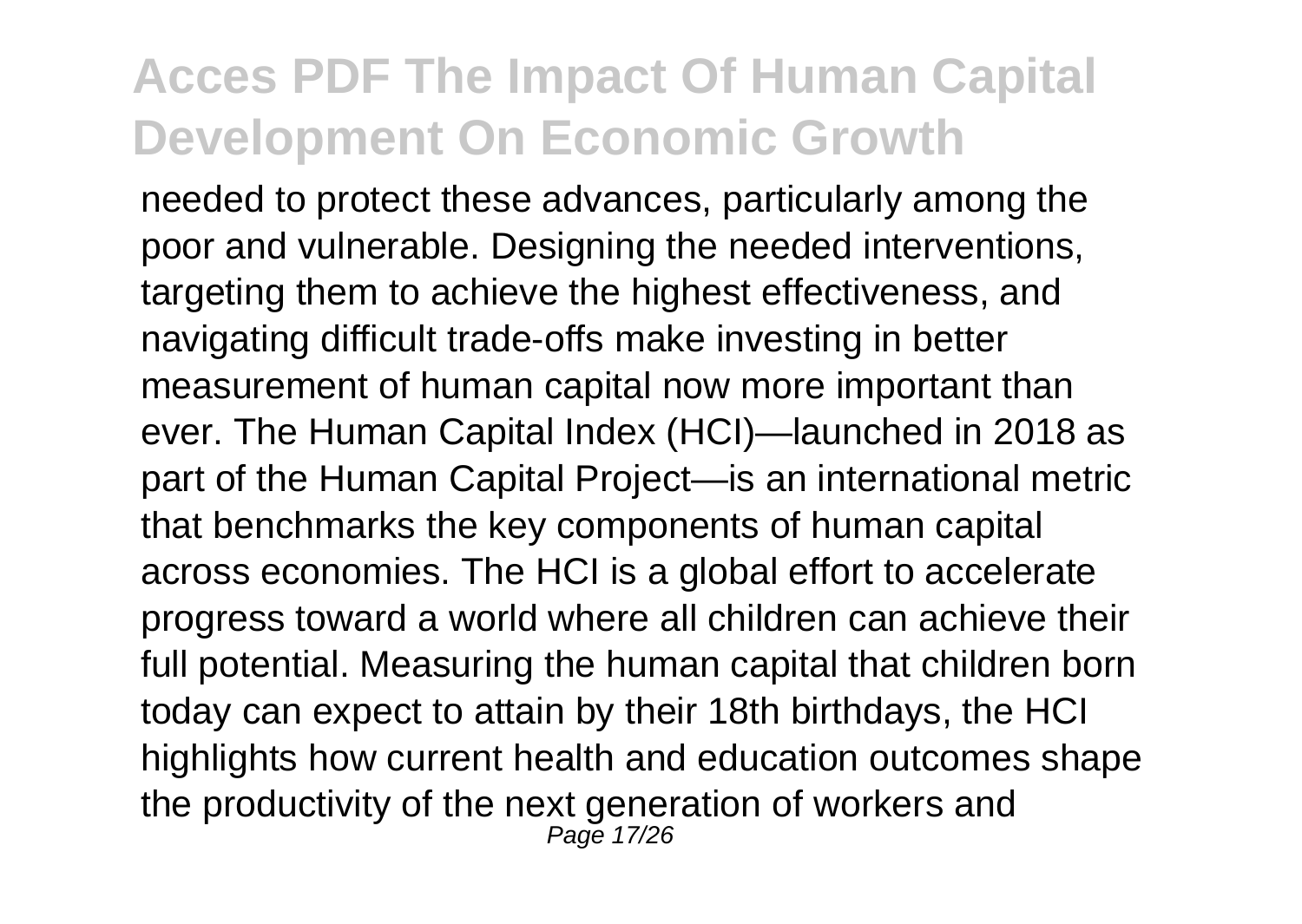underscores the importance of government and societal investments in human capital. The Human Capital Index 2020 Update: Human Capital in the Time of COVID-19 presents the first update of the HCI, using health and education data available as of March 2020. It documents new evidence on trends, examples of successes, and analytical work on the utilization of human capital. The new data—collected before the global onset of COVID-19—can act as a baseline to track its effects on health and education outcomes. The report highlights how better measurement is essential for policy makers to design effective interventions and target support. In the immediate term, investments in better measurement and data use will guide pandemic containment strategies and support for those who are most affected. In the medium term, Page 18/26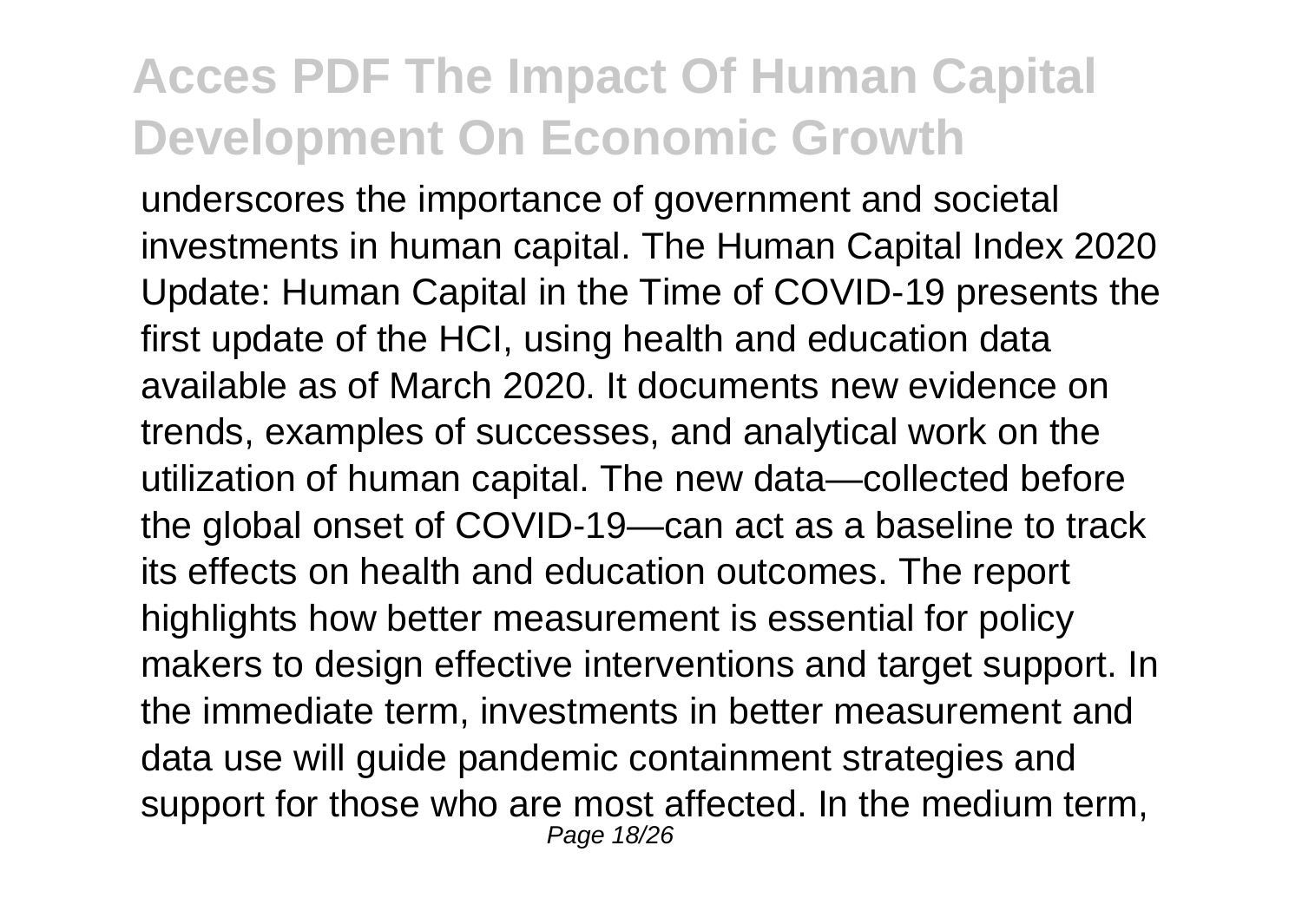better curation and use of administrative, survey, and identification data can guide policy choices in an environment of limited fiscal space and competing priorities. In the longer term, the hope is that economies will be able to do more than simply recover lost ground. Ambitious, evidence-driven policy measures in health, education, and social protection can pave the way for today's children to surpass the human capital achievements and quality of life of the generations that preceded them.

This paper analyzes the impact of human capital on growth. on the basis of refined calculations of human capital, and with a focus on West Africa. Using a growth-accounting methodology, it distinguishes the sources of growth between Page 19/26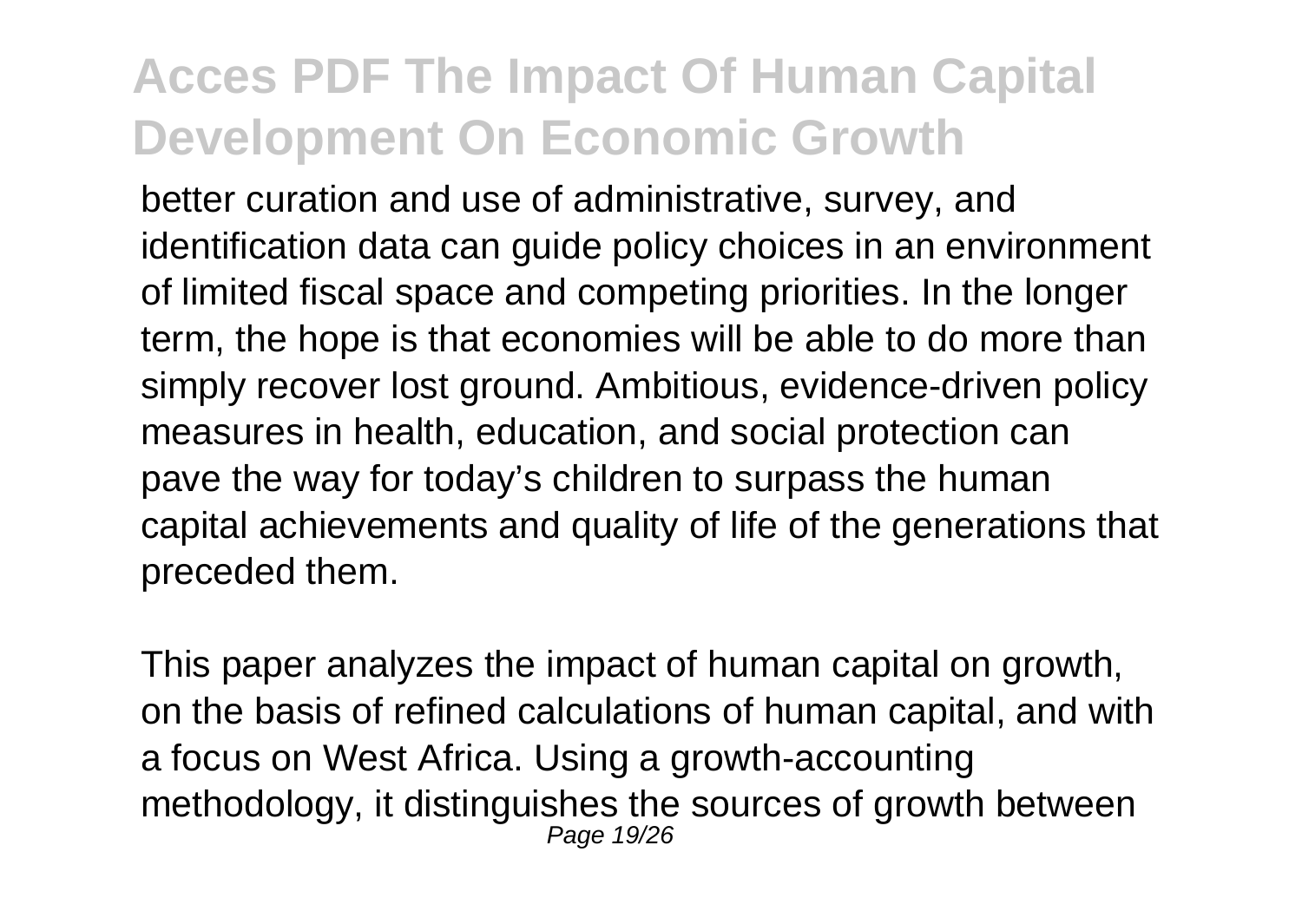the accumulation of factors of production and changes in production intensity or efficiency. Private capital is found to be particularly important to growth, but human capital appears not to be significant. The paper also identifies the terms of trade, trade openness, the government deficit, and the share of government investment in total investment as key policy variables affecting growth.

This edited collection explores the links between human capital (both in the form of health and in the form of education), demographic change, and economic growth. Using empirical as well as theoretical perspectives, the authors investigate several important issues in the context of human capital, namely population ageing, inequality, public Page 20/26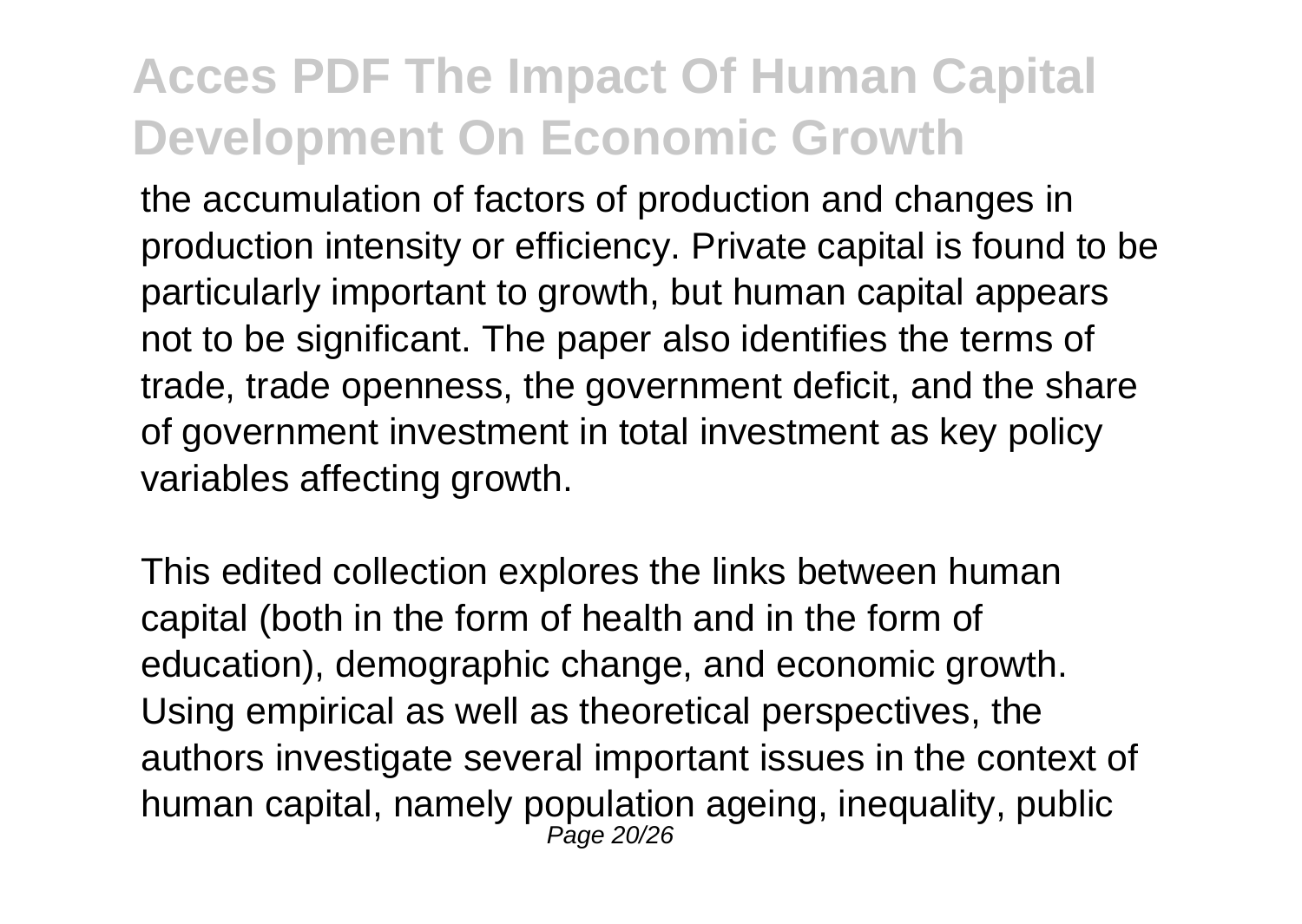policy, and long-term economic development. Ultimately, they demonstrate that the accumulation of human capital is of crucial importance to long-run economic growth.

This book presents theoretical and empirical investigation of the impact of human capital on economic growth in Ukraine during the period of 1989-2009. It defines place and role of human capital in the process of transition from the exogenous to the endogenous forms of growth.

This paper analyzes the impact of human capital on growth, on the basis of refined calculations of human capital, and with Page 21/26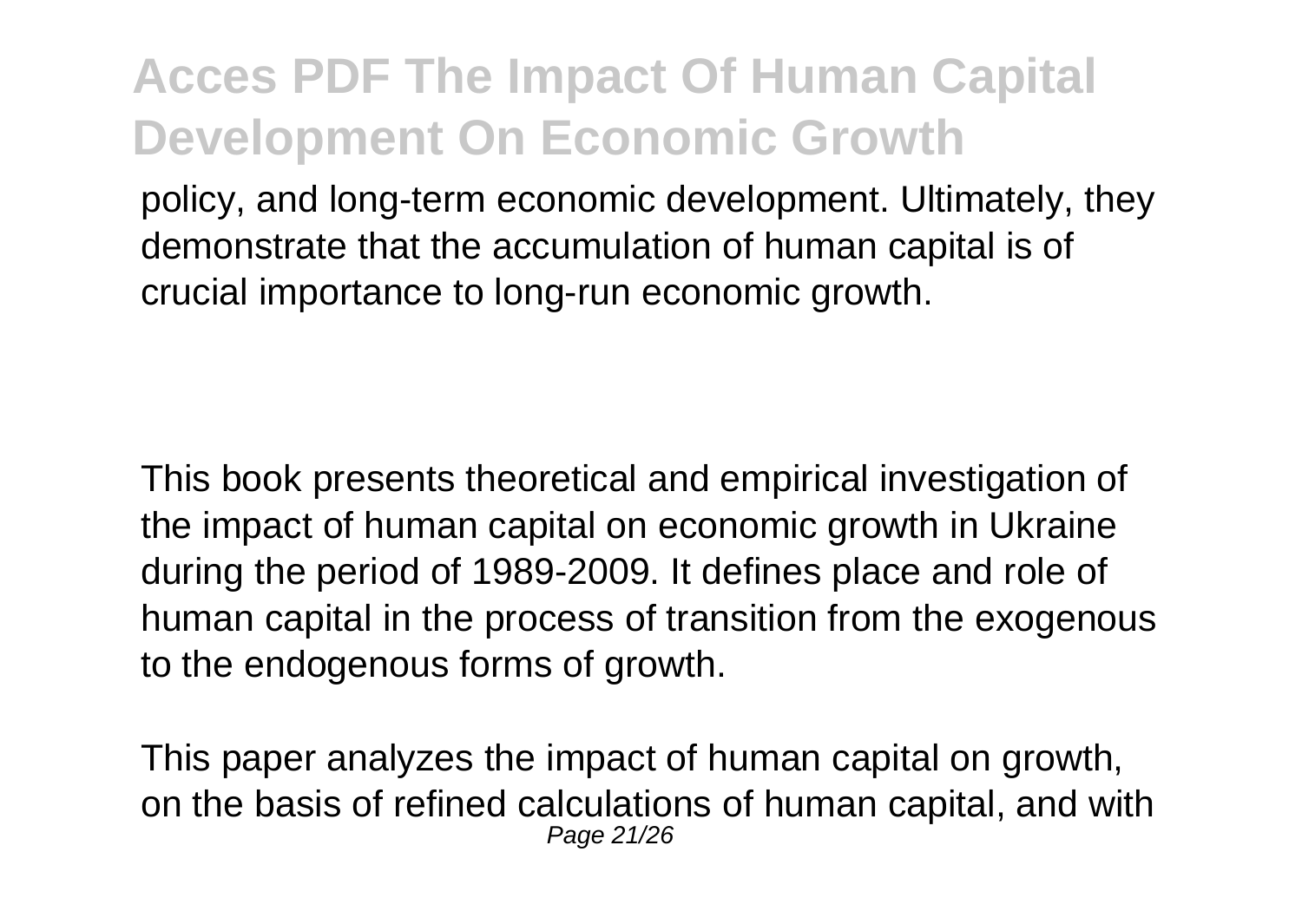a focus on West Africa. Using a growth-accounting methodology, it distinguishes the sources of growth between the accumulation of factors of production and changes in production intensity or efficiency. Private capital is found to be particularly important to growth, but human capital appears not to be significant. The paper also identifies the terms of trade, trade openness, the government deficit, and the share of government investment in total investment as key policy variables affecting growth.

What circumstances or behaviors turn poverty into a cycle that perpetuates across generations? The answer to this question carries especially important implications for the design and evaluation of policies and projects intended to Page 22/26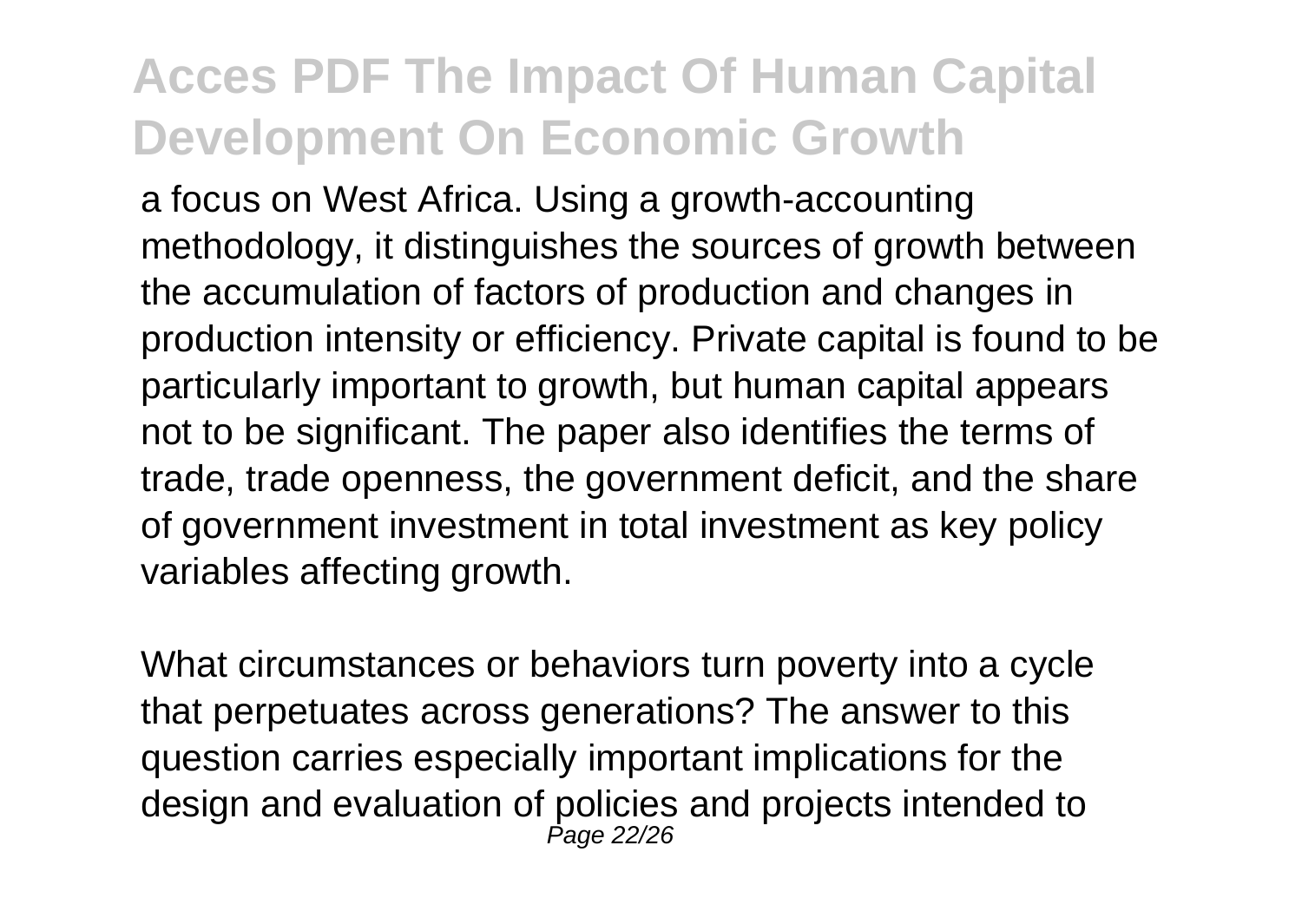reduce poverty. Yet a major challenge analysts and policymakers face in understanding poverty traps is the sheer number of mechanisms—not just financial, but also environmental, physical, and psychological—that may contribute to the persistence of poverty all over the world. The research in this volume explores the hypothesis that poverty is self-reinforcing because the equilibrium behaviors of the poor perpetuate low standards of living. Contributions explore the dynamic, complex processes by which households accumulate assets and increase their productivity and earnings potential, as well as the conditions under which some individuals, groups, and economies struggle to escape poverty. Investigating the full range of phenomena that combine to generate poverty traps—gleaned from behavioral, Page 23/26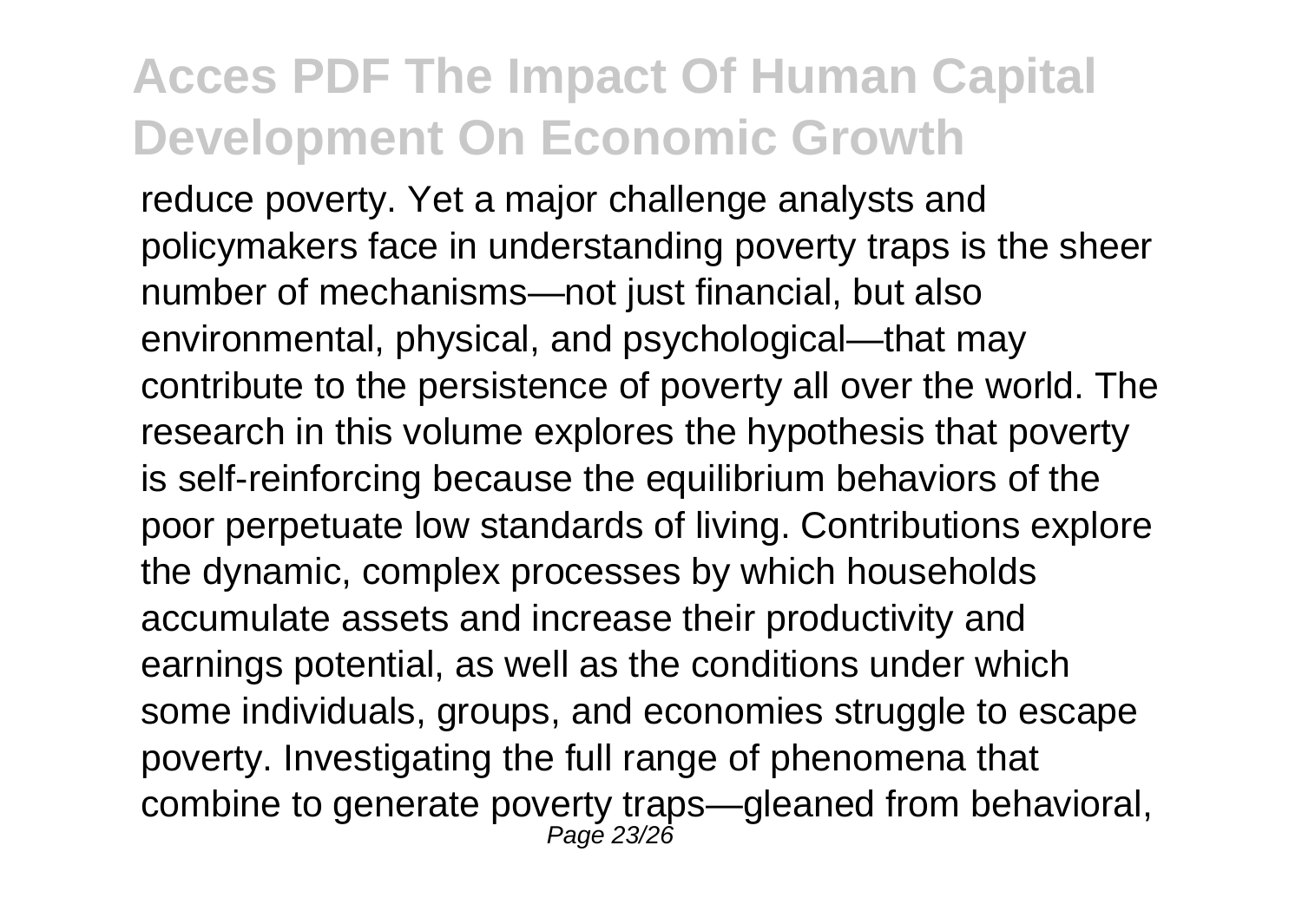health, and resource economics as well as the sociology, psychology, and environmental literatures—chapters in this volume also present new evidence that highlights both the insights and the limits of a poverty trap lens. The framework introduced in this volume provides a robust platform for studying well-being dynamics in developing economies.

Human Resources used to be about recruiting good people, preparing them for assignments, motivating them to perform, and retaining them. Do these things well and your well-oiled machine will operate as planned. But in today's turbulent and increasingly broadening economy, HR must go beyond its traditional focus if a company is to also expand and become as far-reaching as the times are trying to take it. While the Page 24/26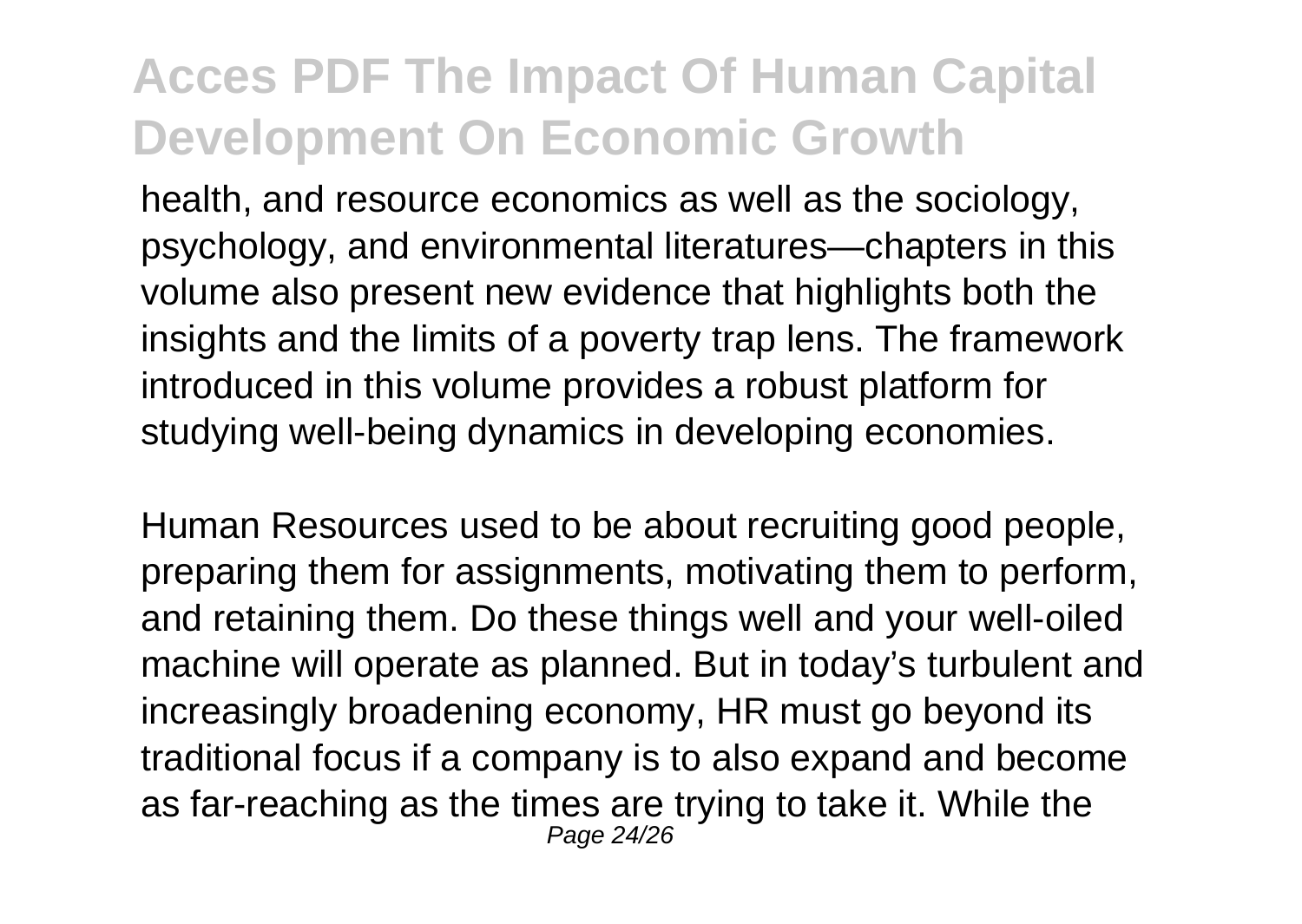core plan of recruit, prepare, motivate, and retain is still essential, High-Impact Human Capital Strategy examines 12 critical forces that must also be evaluated and maximized if a company is to continue its success, including: globalization, changes in workforce demographics, skill shortages and mismatches in labor markets, environmental matters, and more. Readers will learn how to design human capital programs that:• Incorporate each of the 12 critical forces into an effective overall plan• Connect with business measures• Achieve positive ROI• Ensure critical talent is in place• Boost engagement• Address work/life balance and other social issues• Reduce the need to outsourceComplete with case studies and step-by-step guidelines to help you move beyond the traditional focus of Human Resources, the indispensable Page 25/26